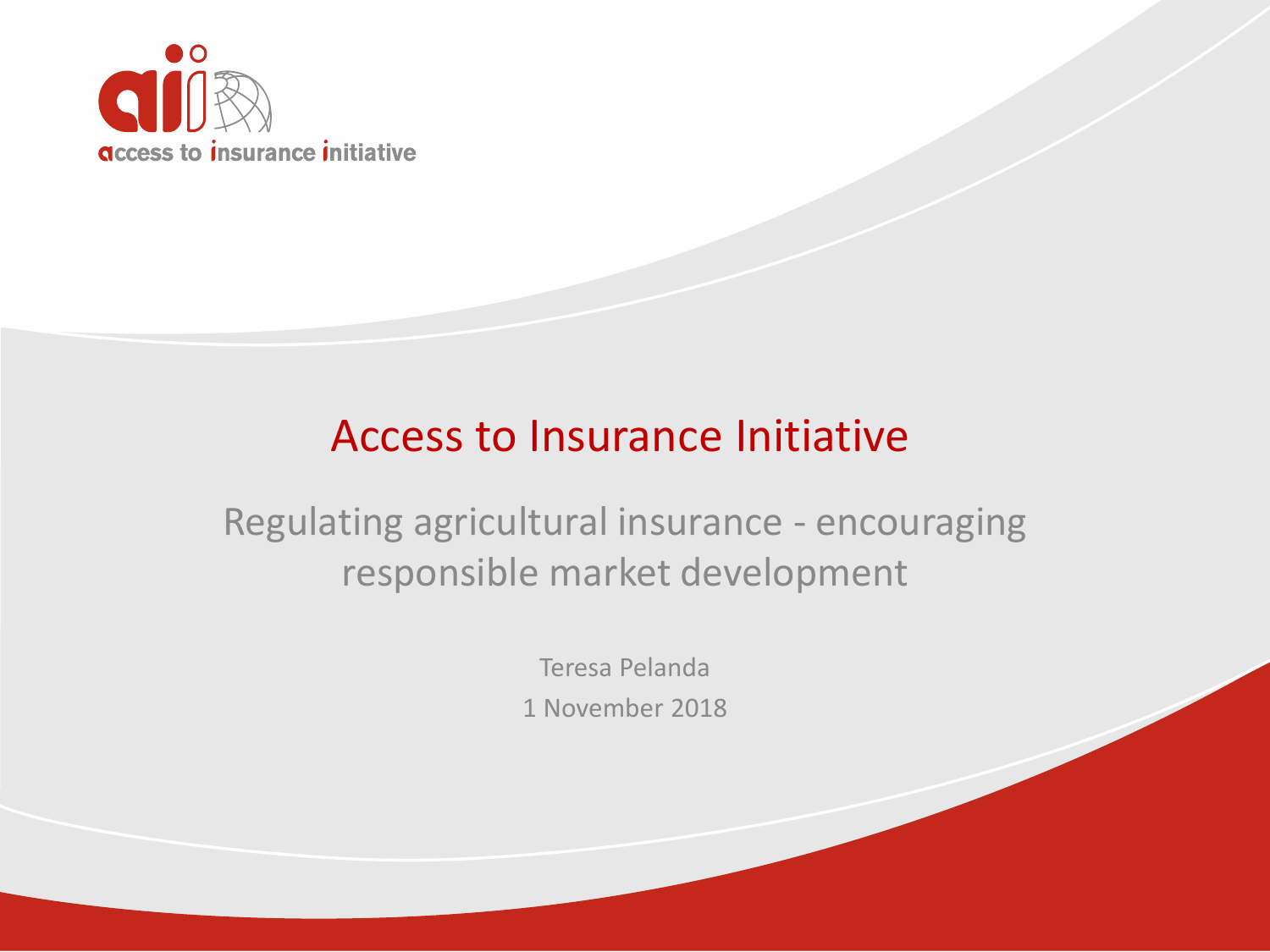1

#### 1| The Access to Insurance Initiative (A2ii)

2| Agriculture insurance protection gap

3| The role of governments & insurance supervisors in closing the protection gap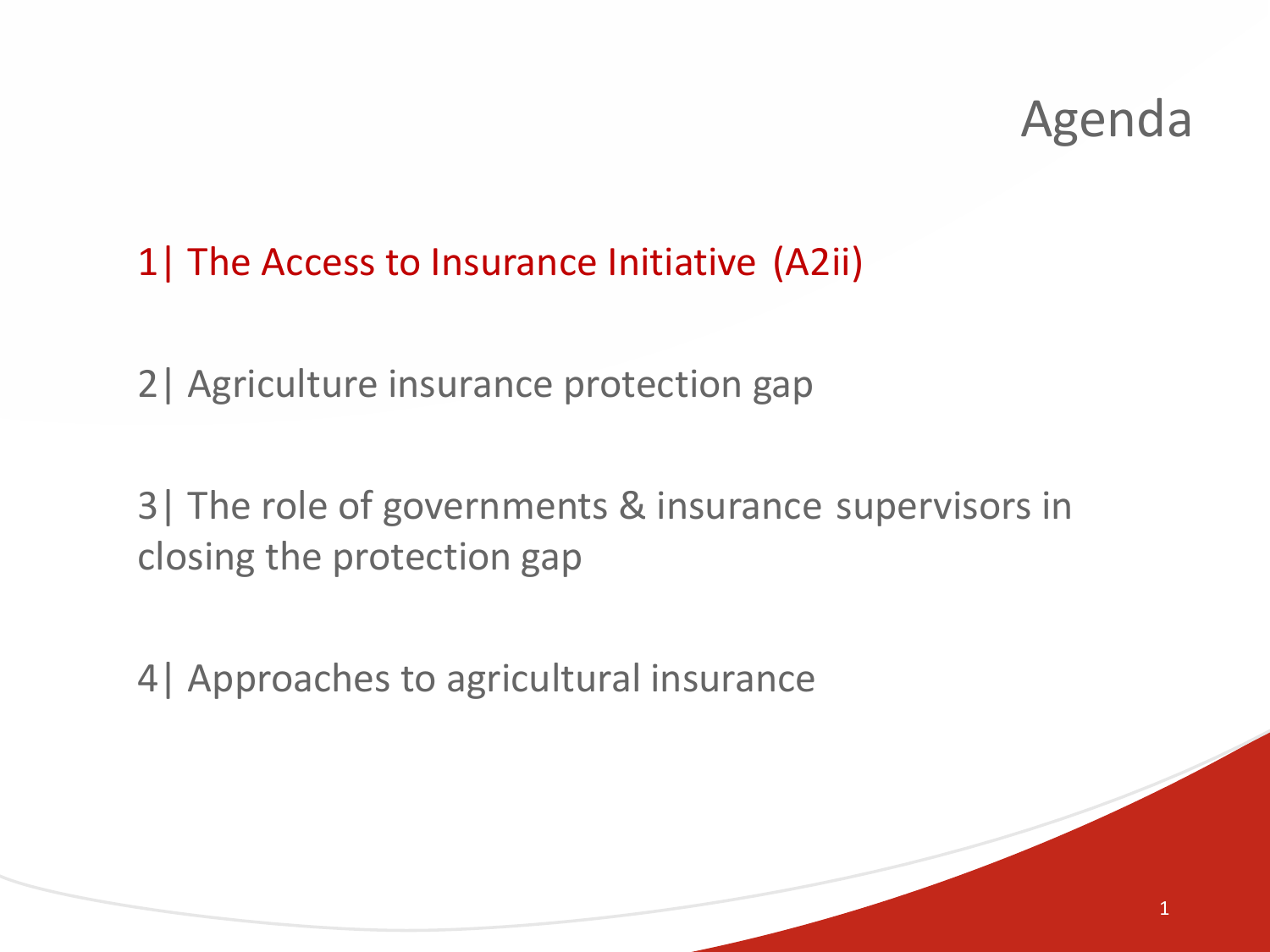As implementation partner of the IAIS, we strengthen the Capacity and understanding of supervisors to facilitate the promotion of inclusive and responsible insurance, thereby reducing vulnerability.





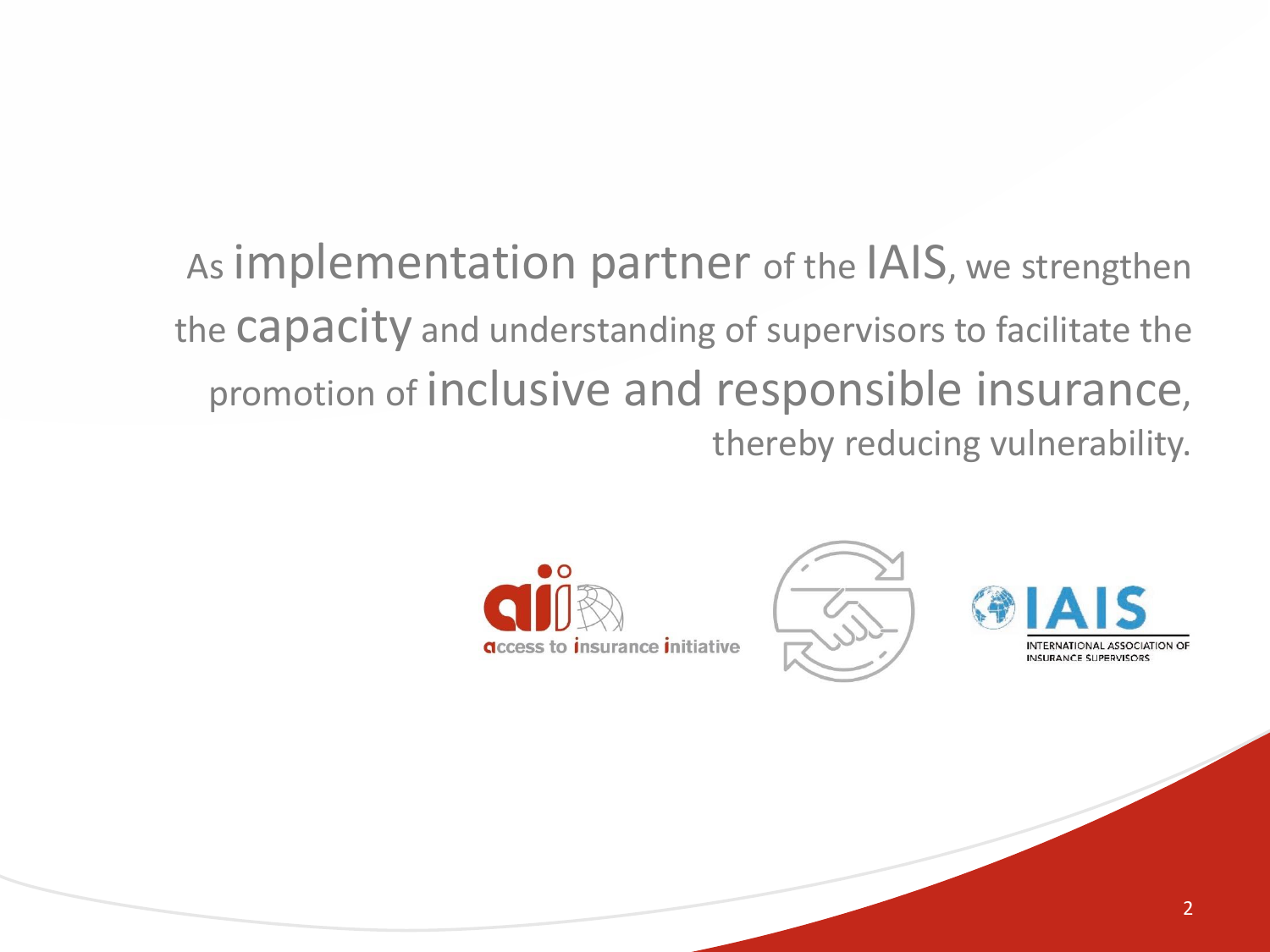#### How we work

Share country learnings with supervisors at global level.

Share regional learnings with supervisors at global level.

Monitor and research how the change translates in practice.

We start by listening.

Synthesise the input and feed it into the IAIS standard-setting processes.

Support implementation of the IAIS output on the ground.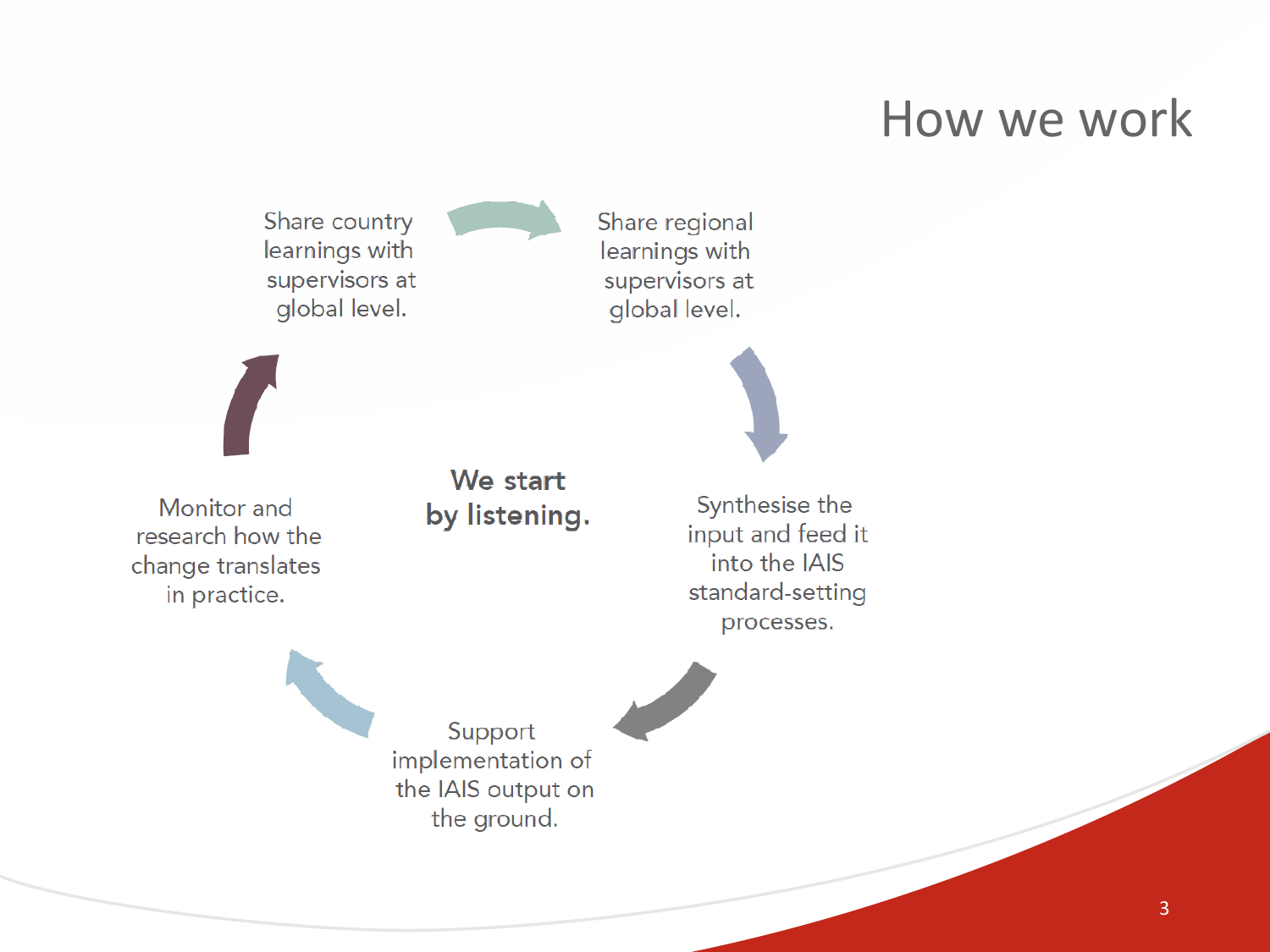1| The Access to Insurance Initiative (A2ii)

2| Agriculture insurance protection gap

3| The role of governments & insurance supervisors in closing the protection gap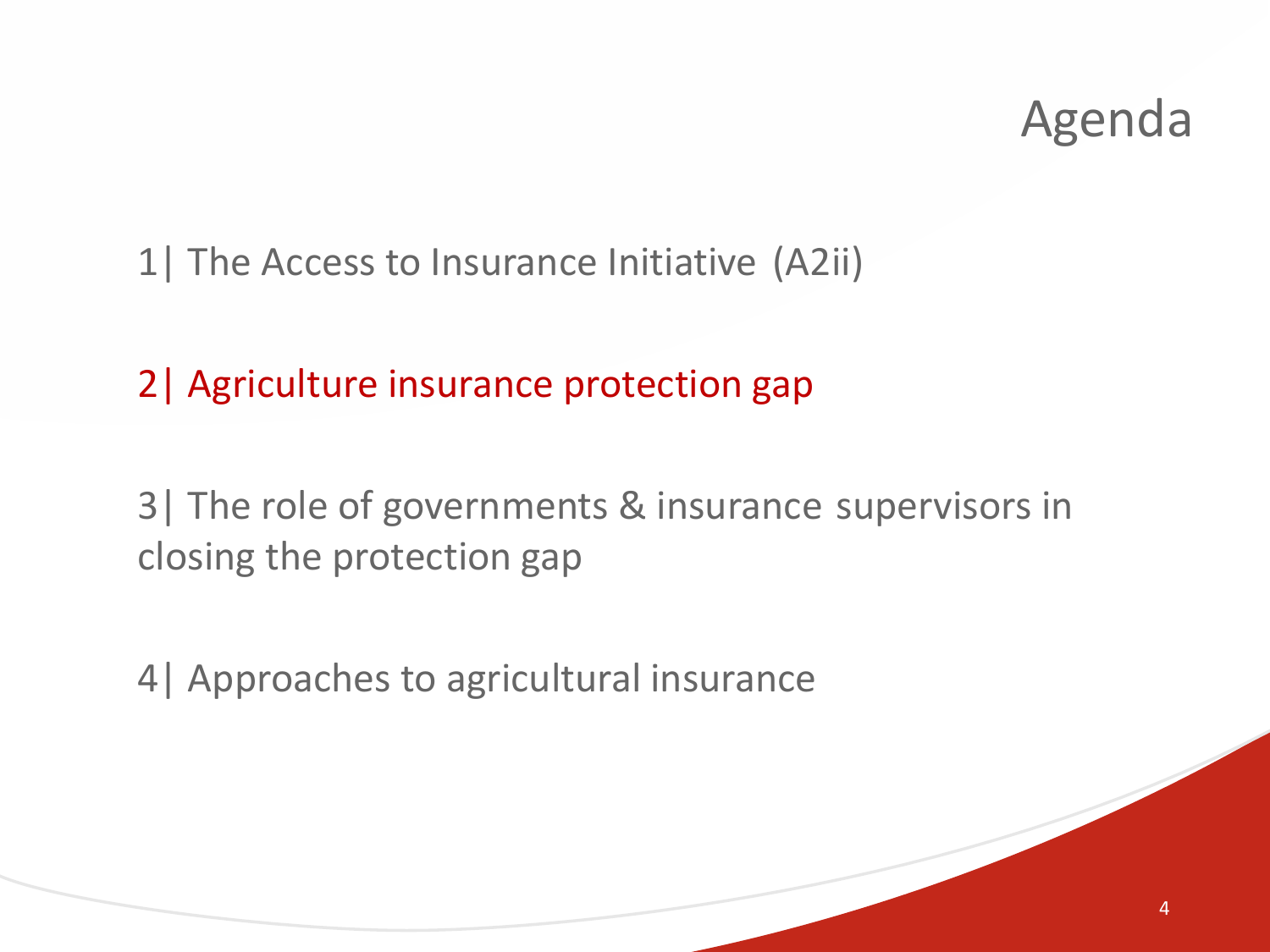### Causes of insurance protection gaps



**Source:** The Geneva Association (2018): Understanding and Addressing Global Insurance Understanding and Addressing Global Insurance Protection Gaps.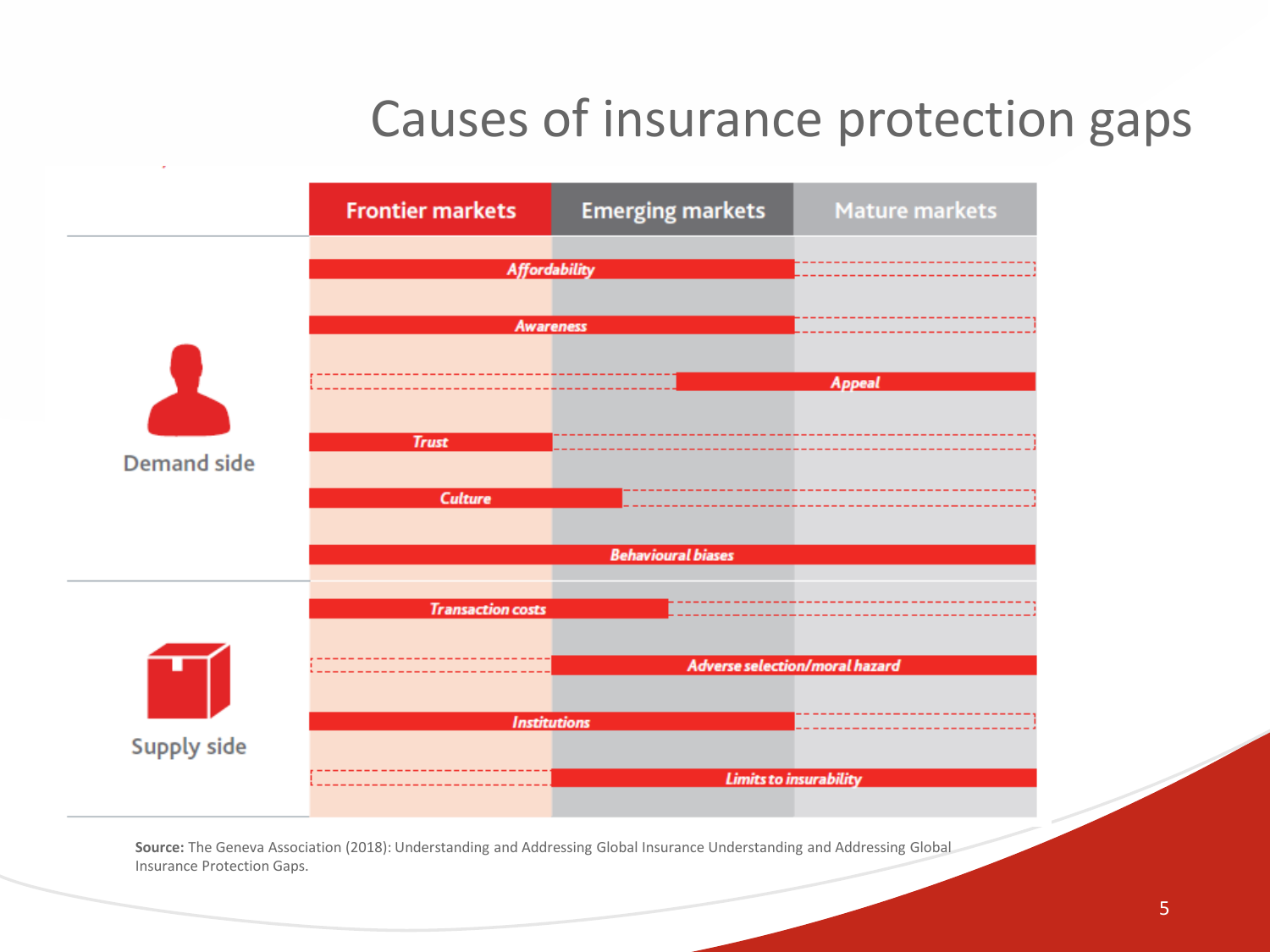#### Insurance protection gap in agriculture

- Lack of a clear framework
- Unconducive policy and regulatory environment
- Different expectations or understandings of agricultural insurance by different stakeholders
- Wide network of non-insurance related entities involved
- Low understanding of and demand for insurance
- Insufficient provision of public goods (data and insurance awareness)
	- *Affordability/ transaction costs*
- Lack of sustainable business models for agricultural insurance

*Institutions*

*Trust/* 

*awareness*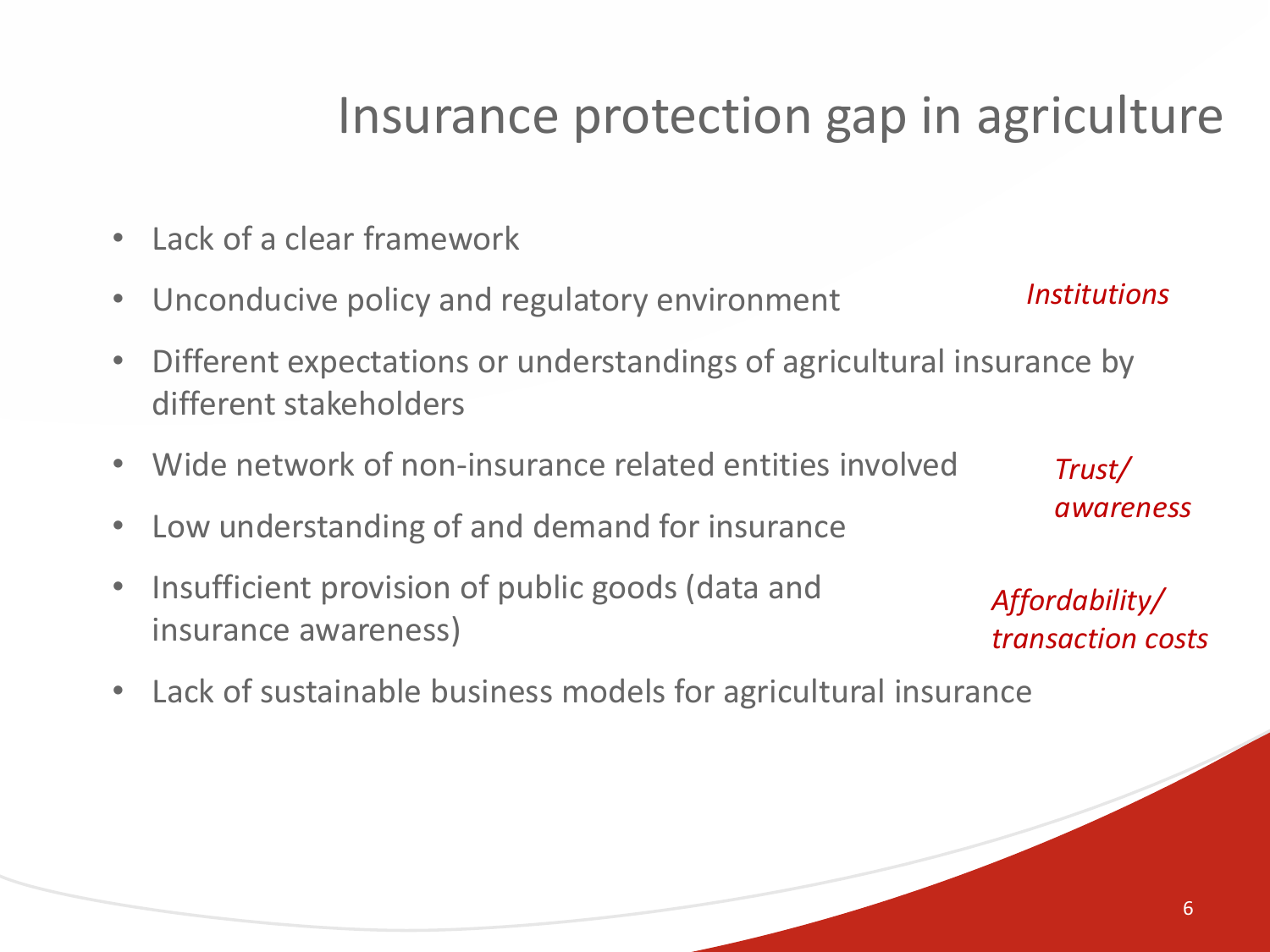### Insurance protection gap in agriculture

#### **Index-based insurance**

- Limited availability and access to good-quality data
- High costs of running the schemes
- Index-based agricultural insurance products are vulnerable to high basis risk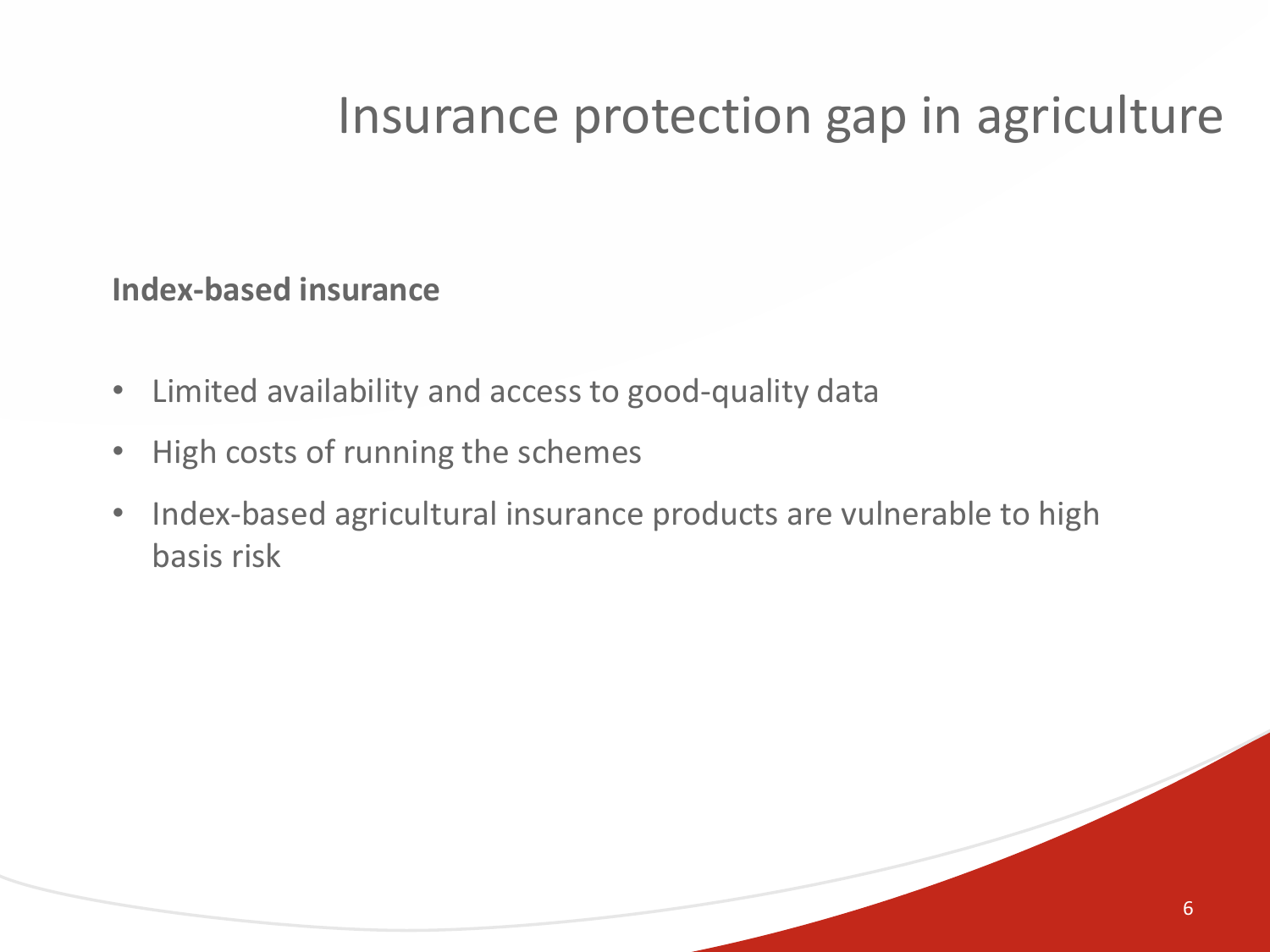1| The Access to Insurance Initiative (A2ii)

2| Agriculture insurance protection gap

3| The role of governments & insurance supervisors in closing the protection gap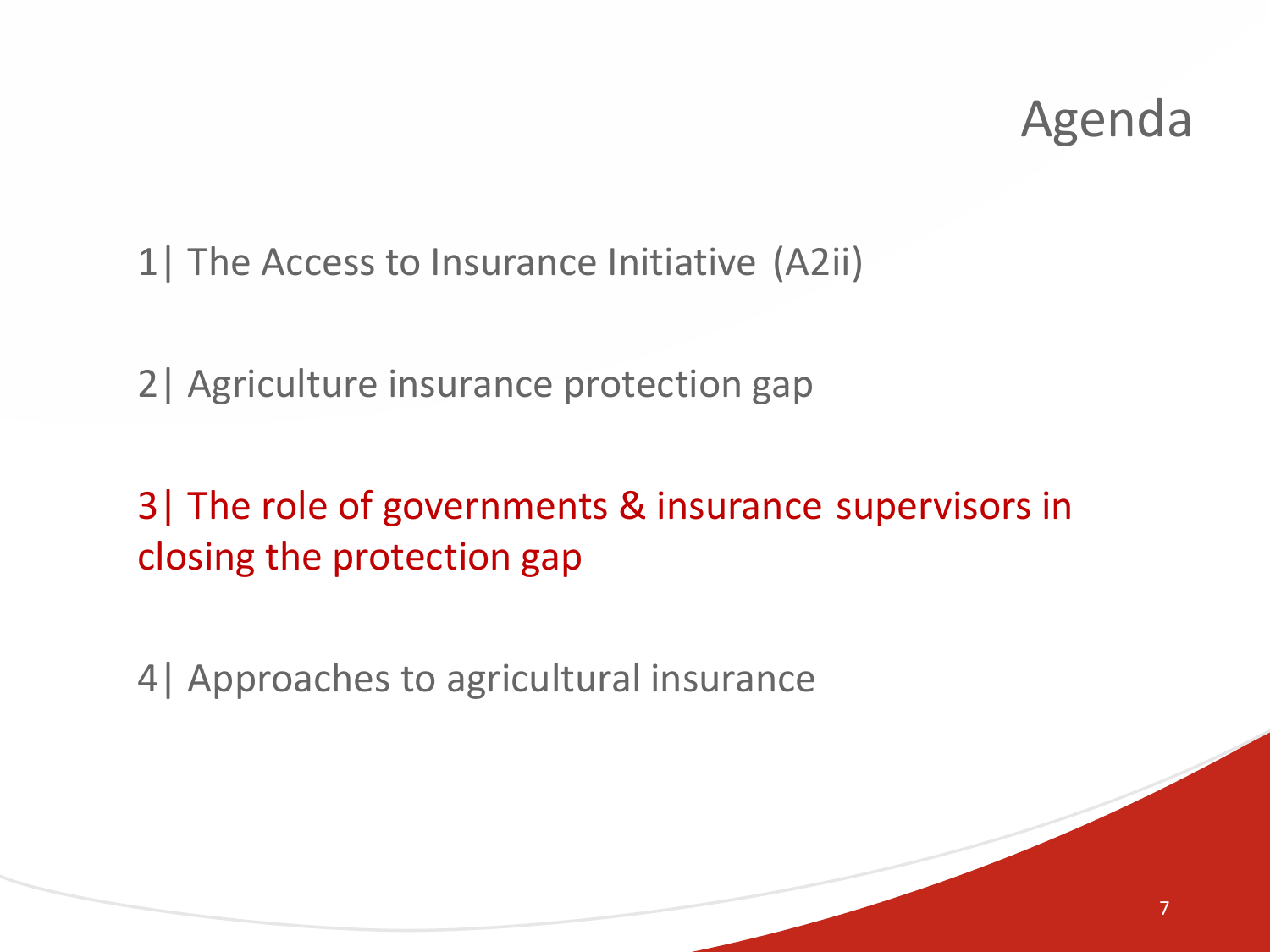# The role of Governments

- Provide public goods, in particular data and financial literacy/insurance awareness
- Ensure outreach and scale
- Risk financing (e.g. by facilitating access to reinsurance or acting as reinsurer of last resort)
- Providing support for market infrastructure

Source: World Bank (2015): The Role of the Public Sector in Agricultural Insurance PPPs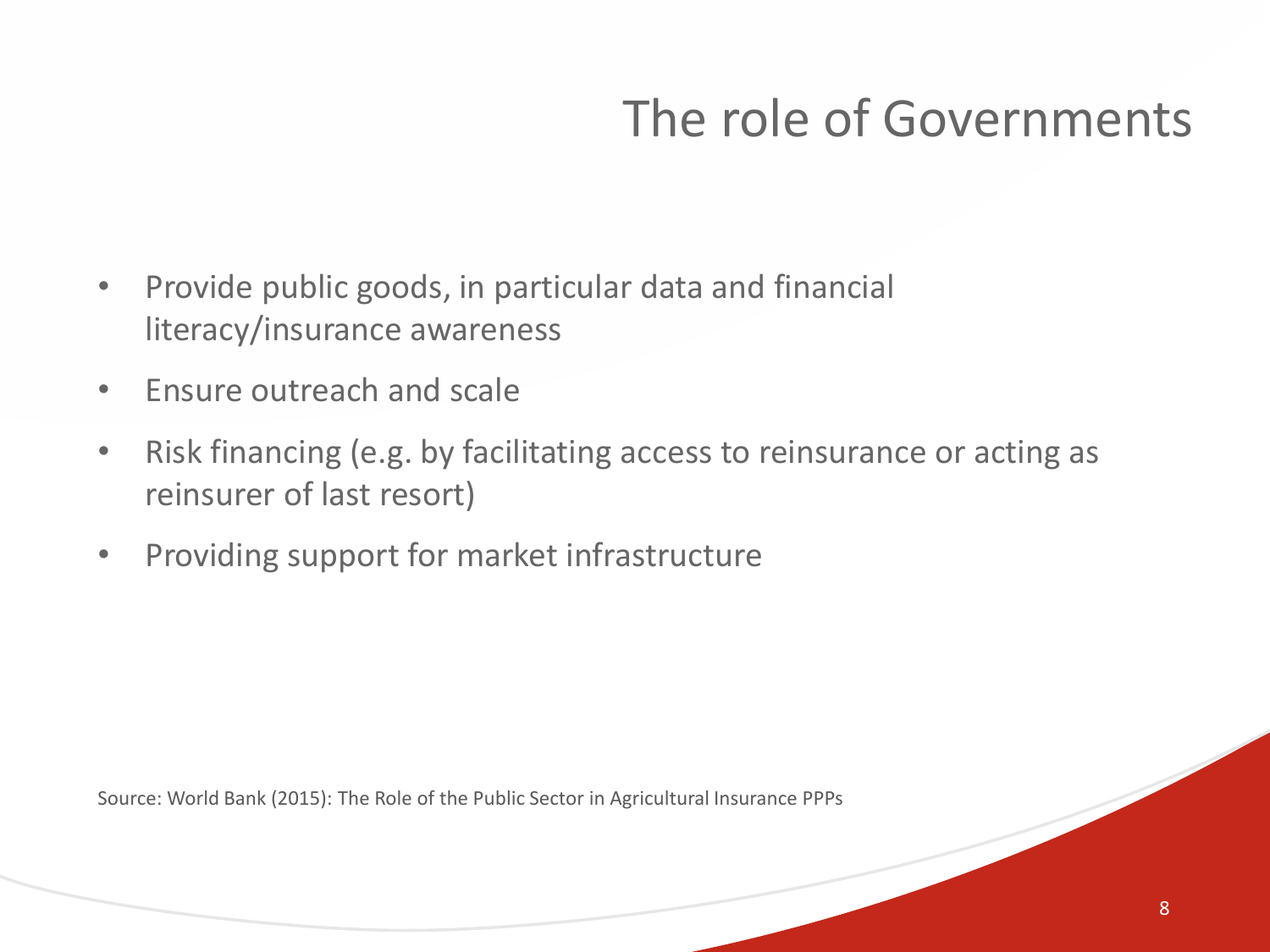### The role of insurance supervisors

Insurance regulators are **key players** and need to play an **active part** in addressing the protection gap in agricultural insurance.

- A sound regulatory framework is required to enable a stable insurance market and protect policyholders
- Regulatory certainty as a success factor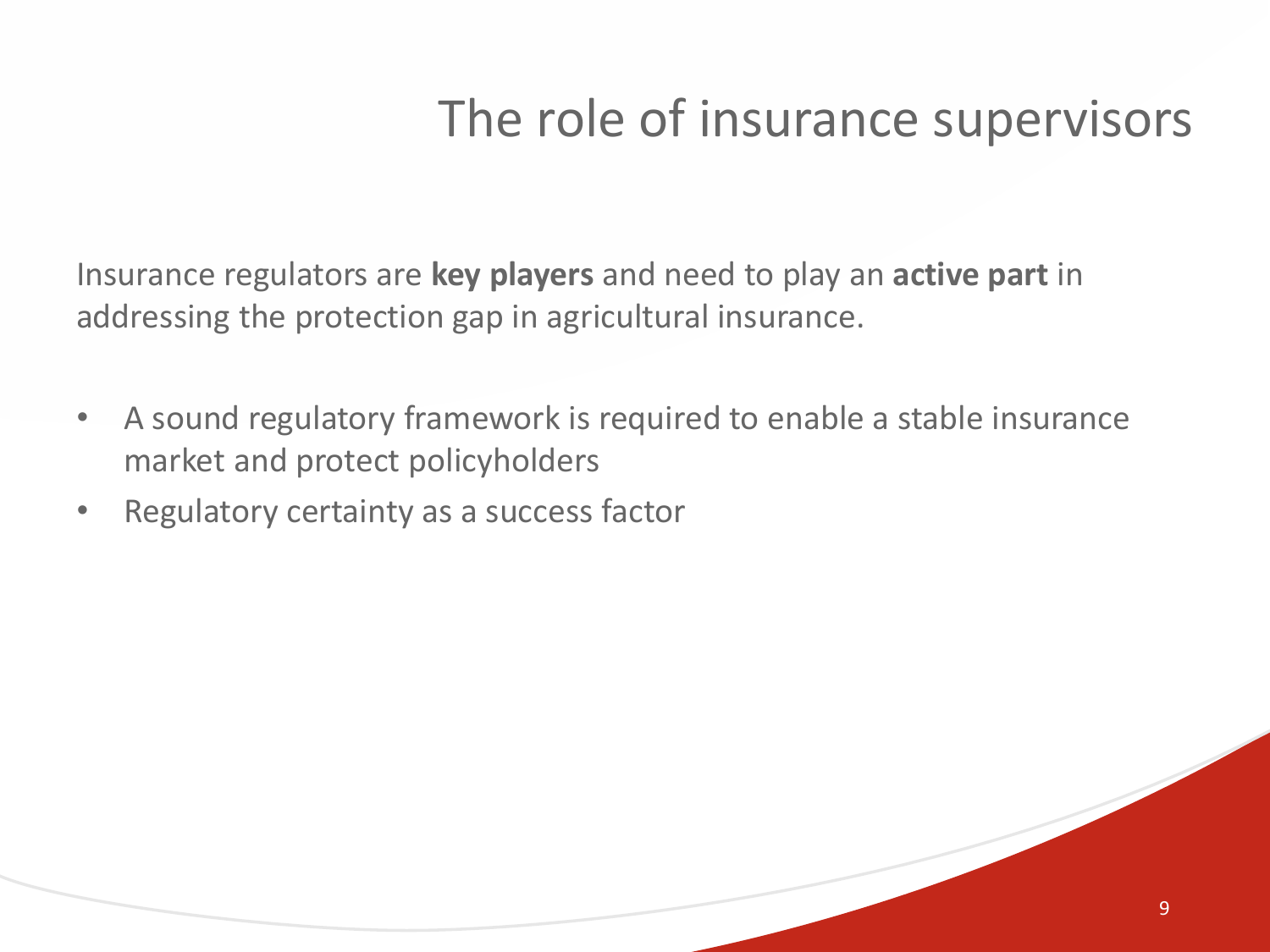# The role of insurance supervisors

**Areas of insurance regulation particularly relevant for agricultural insurance**:

- (Sub) sovereign schemes/initiatives
- Consumer protection
- Legally recognise index products as insurance
- Supervise and monitor pilots
- Reinsurance good operating insurance market
- Respond to emerging technological trends
- Impact of current distribution regulation on outreach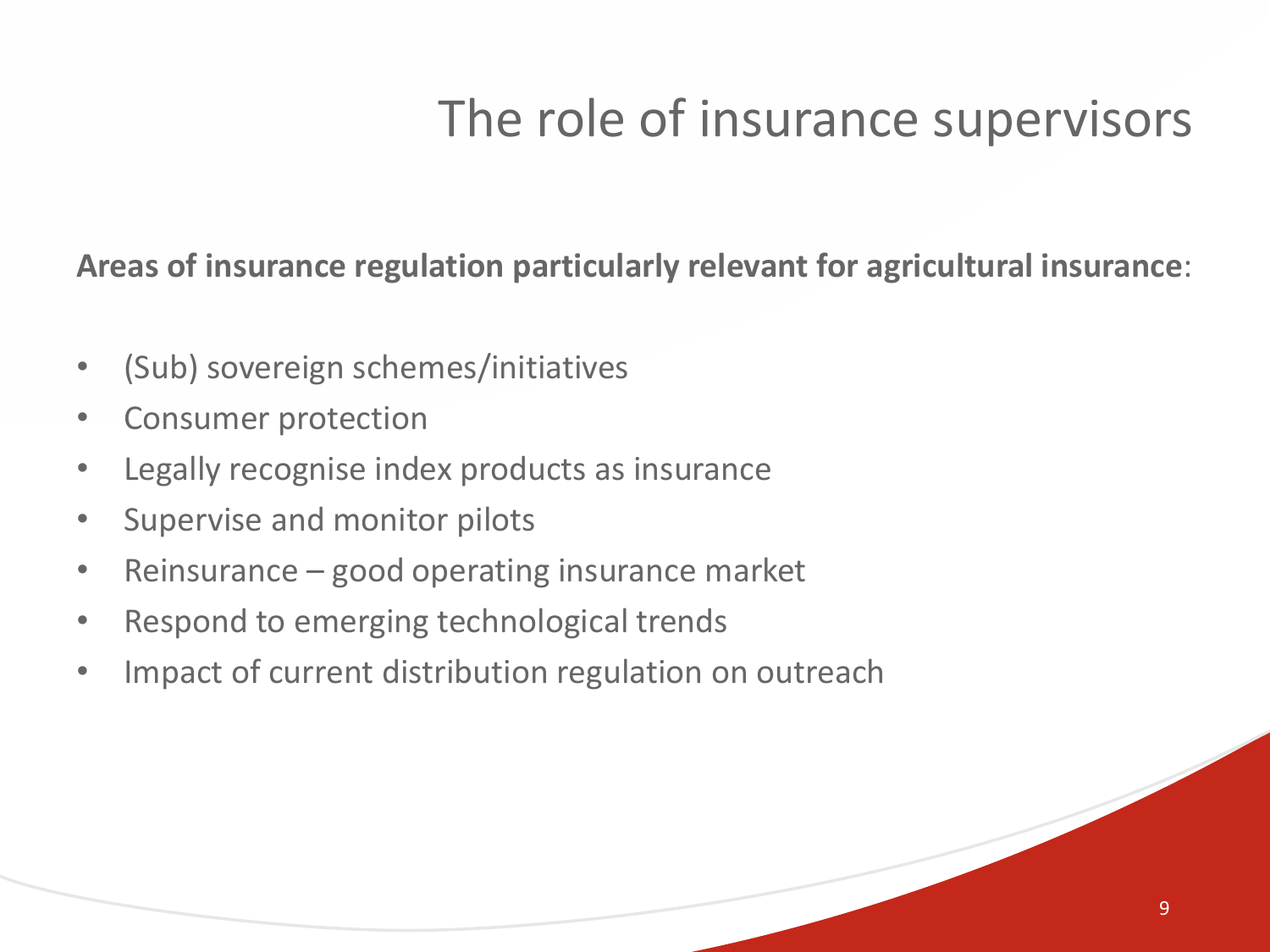# The role of insurance supervisors

#### **Beyond pure regulation**

- Stay at the forefront of initiatives to develop agricultural insurance
- Engage in dialogue with policymakers and industry on how insurance should be integrated into broader policy frameworks such as disaster risk management
- Coordination of stakeholders, e.g. multi-stakeholder steering committee, including:
	- o Government
	- o Other supervisors
	- o Stakeholders in key areas such as data sharing
- Awareness creation/ financial education
- Continue building internal technical expertise and understanding of index insurance
- Encourage PPPs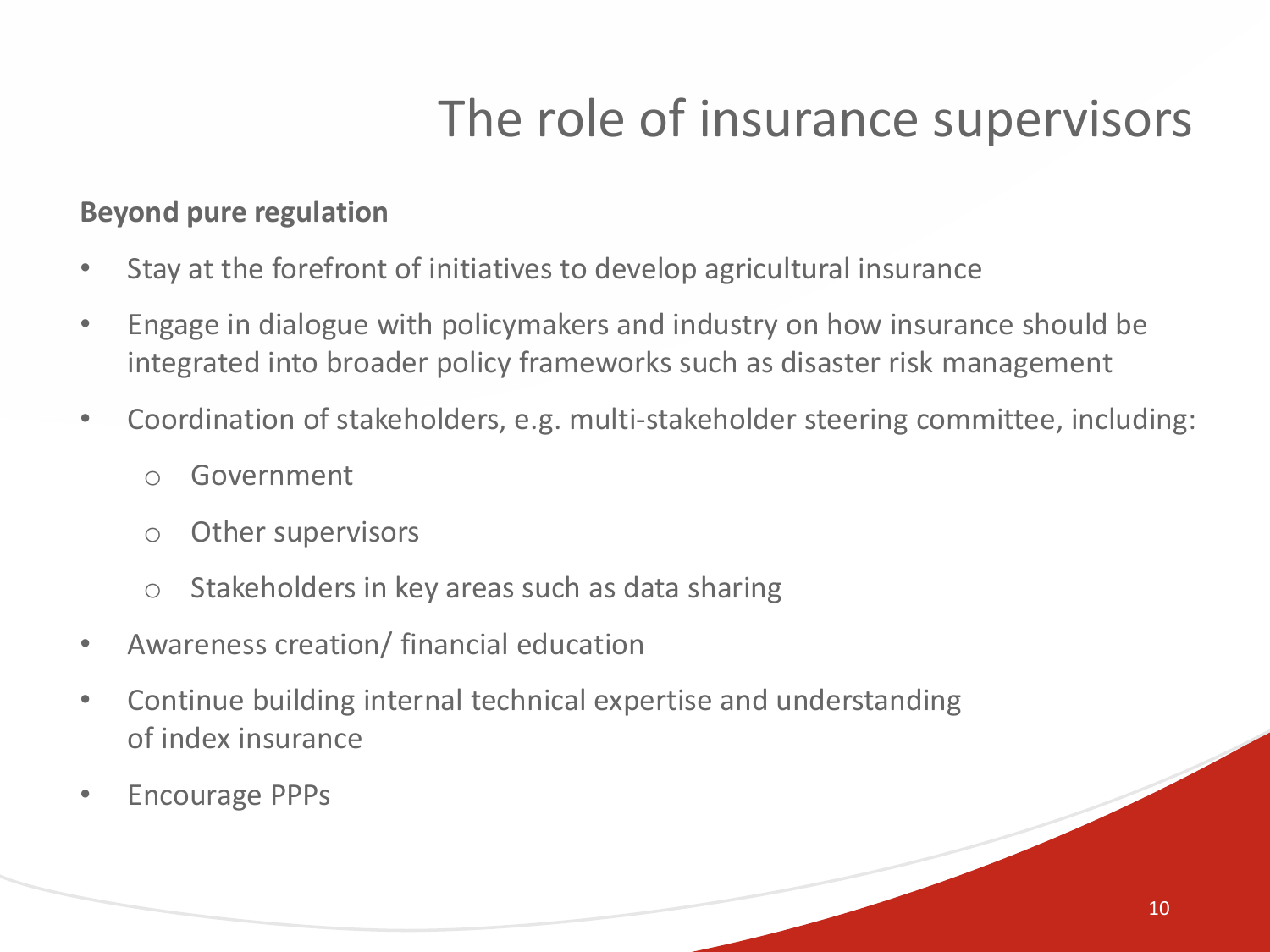1| The Access to Insurance Initiative (A2ii)

2| Agriculture insurance protection gap

3| The role of the insurance supervisor in closing the protection gap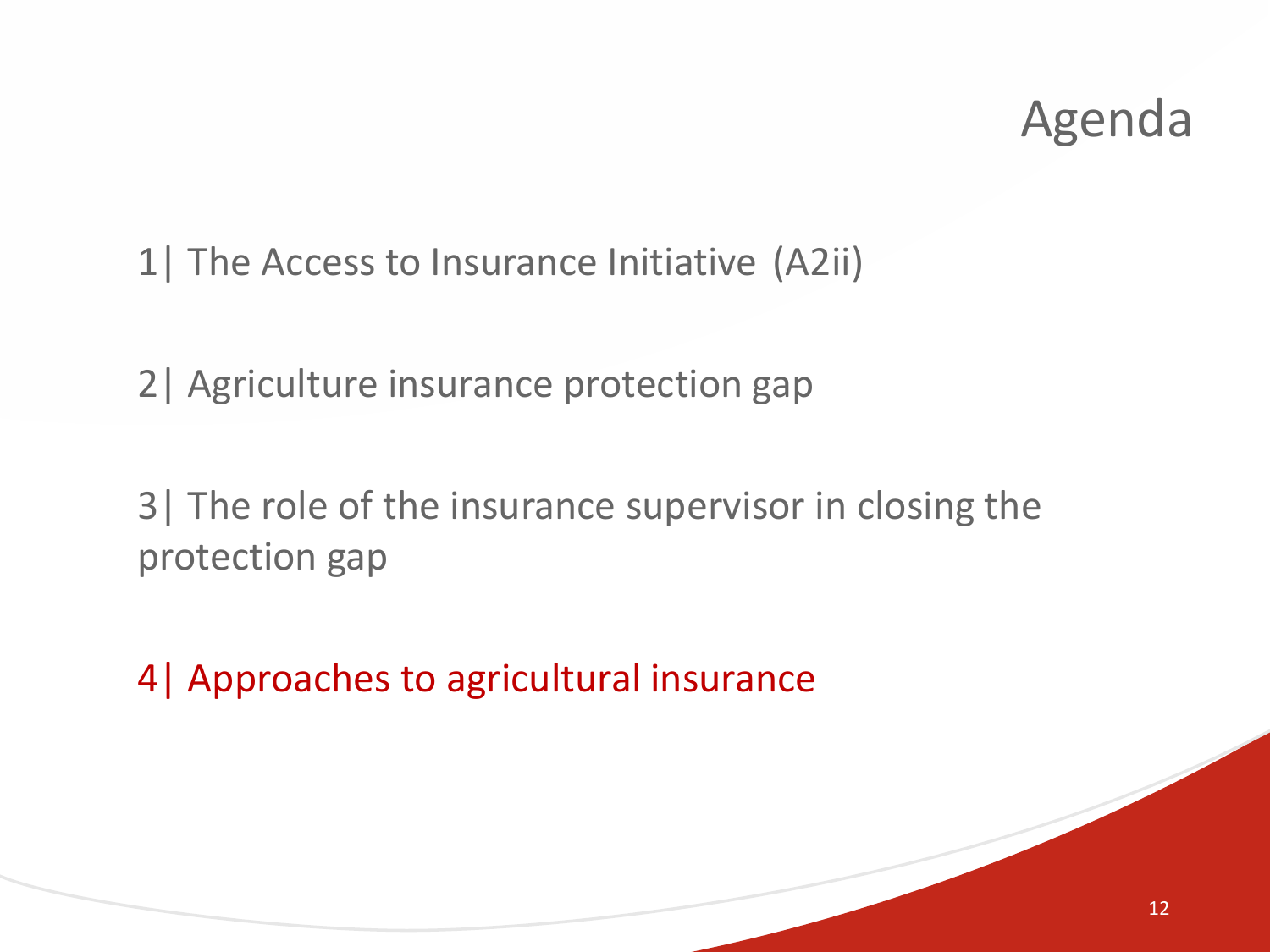### Different approaches

#### **Regional insurance schemes**:

African Risk Capacity (ARC), Caribbean Catastrophe Risk Insurance Facility (CCRIF)

#### **National insurance schemes**:

Fiscal support for agricultural insurance (often premium subsidies); agricultural insurance pools (e.g. Ghana Agricultural Insurance Pool)

**Public Private Partnerships**